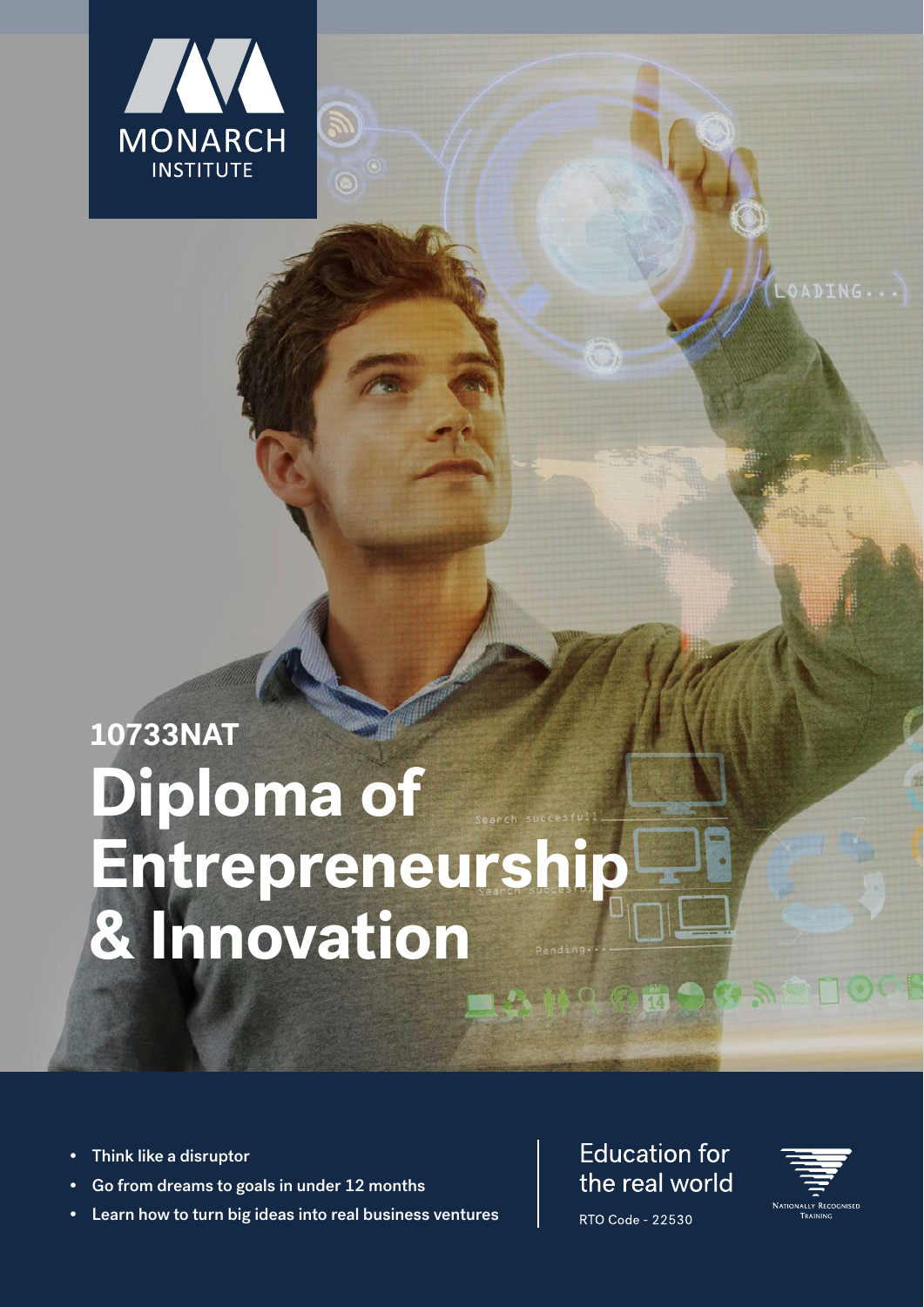## **Speed and strategy: turning old-school business on its head**

**There's a big difference between being an entrepreneur, and being a business owner. Between designing a product, and creating an innovative solution. It's all about pushing boundaries, going where nobody's gone before, and doing something genuinely new. And when you win at it, you change the world. Serial entrepreneurs will tell you – there's nothing like it.**

**Entrepreneurship can seem like a massive challenge, but Monarch Institute's Diploma of Entrepreneurship and Innovation will help you get there. It's been developed by entrepreneurs and executives who've already been there.**

**You'll finish your course with a ton of new knowledge and practical skills you're guaranteed to use in your new venture. But the best part is, the Diploma is so flexible, you can learn while you're laying the groundwork. This also makes it a great option for leaders and managers who want to innovate and grow within their existing organisations. Step up on your own, or bring the innovation X-factor to your management career – it's up to you.**

## **What does the course cover?**

- **• Business planning essentials**
- **• Defining and validating product ideas**
- **• Securing start-up and growth funding**
- **• Thinking critically and innovatively as a team**

## **Key benefits**

#### **Stop talking, start doing**

Forget spending years fiddling with a business concept that 'might' work. This course is all about the fast strategic thinking you've got to do to get a winning viable product to market ASAP.

#### **Nationally recognised qualification**

The course is nationally recognised under the Australian Qualifications Framework. You can use it as a pathway to further studies, including university degrees.

#### **Skills you'll actually use**

This Diploma isn't just about getting your business paperwork sorted (although we've got you covered for that too). You'll learn critical thinking skills to develop and keep improving your products so you're always one step ahead of the game. Master working with a close-knit team in a high-pressure environment to create solutions you can be proud of.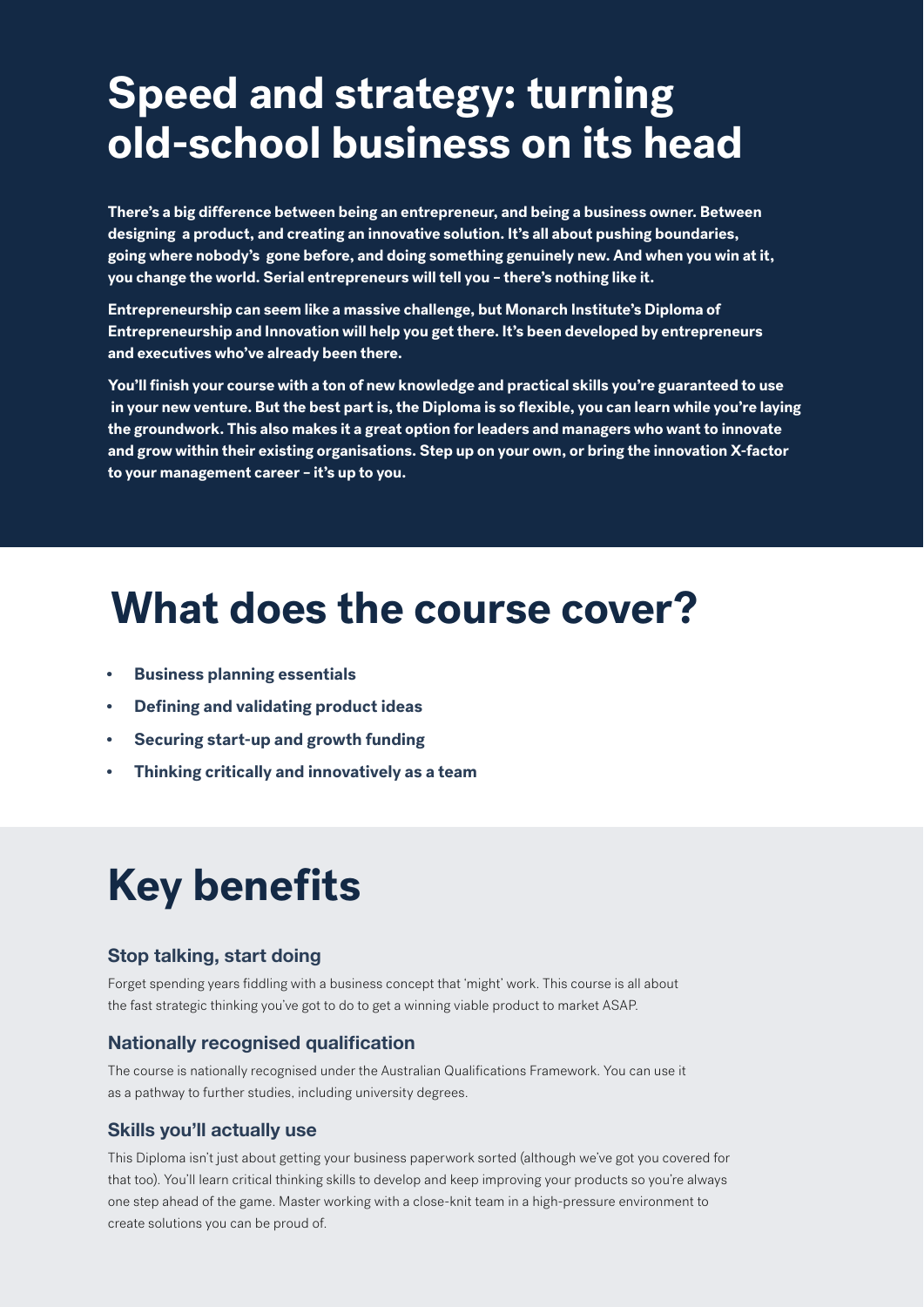

### **Study online. With a difference.**

This course has been developed to give you absolute flexibility. Study on your couch, on public transport, on your break at work, out in the park – wherever and whenever you like. The best part is, with Monarch Institute, 'online' doesn't mean 'alone'. You'll be backed by our trainers at every step along the way. You'll get:

- Easy-to-follow course materials
- Videos and webinars
- Support from your course trainers (phone, email, Zoom)
- A dedicated admin team on hand to guide you
- Online assessments
- Access to a student Facebook group

### **What is the course duration?**

This course was designed to be completed within 12–24 months. This allows time to fit study around other work and social commitments.

Your completion time frame depends on your previous education, work experience, time availability and work rate. For example, if you're completing your practical exercises as part of your work duties, you could kill two birds with one stone! Of course, if you're having trouble wrapping your head around a concept or assessment piece, you can always reach out to your trainer for support.

### **What is the course structure?**

This course is delivered completely online. This means you'll access your learning and assessment resources using an online portal. You can access this anywhere and anytime.

You'll need to study a total of 11 nationally recognised units.

### **What are the entry requirements?**

There are no formal entry requirements. Just bring your drive, motivation and passion for the industry. That said, if this is your first time studying at this level, we'll need to check your levels of English and maths before you enrol. People with disabilities are encouraged and supported to apply.

### **Course costs**

Monarch's courses are competitively priced.

Check our website for the most up-to-date prices at www.monarch.edu.au/courses or call us on 1300 738 955.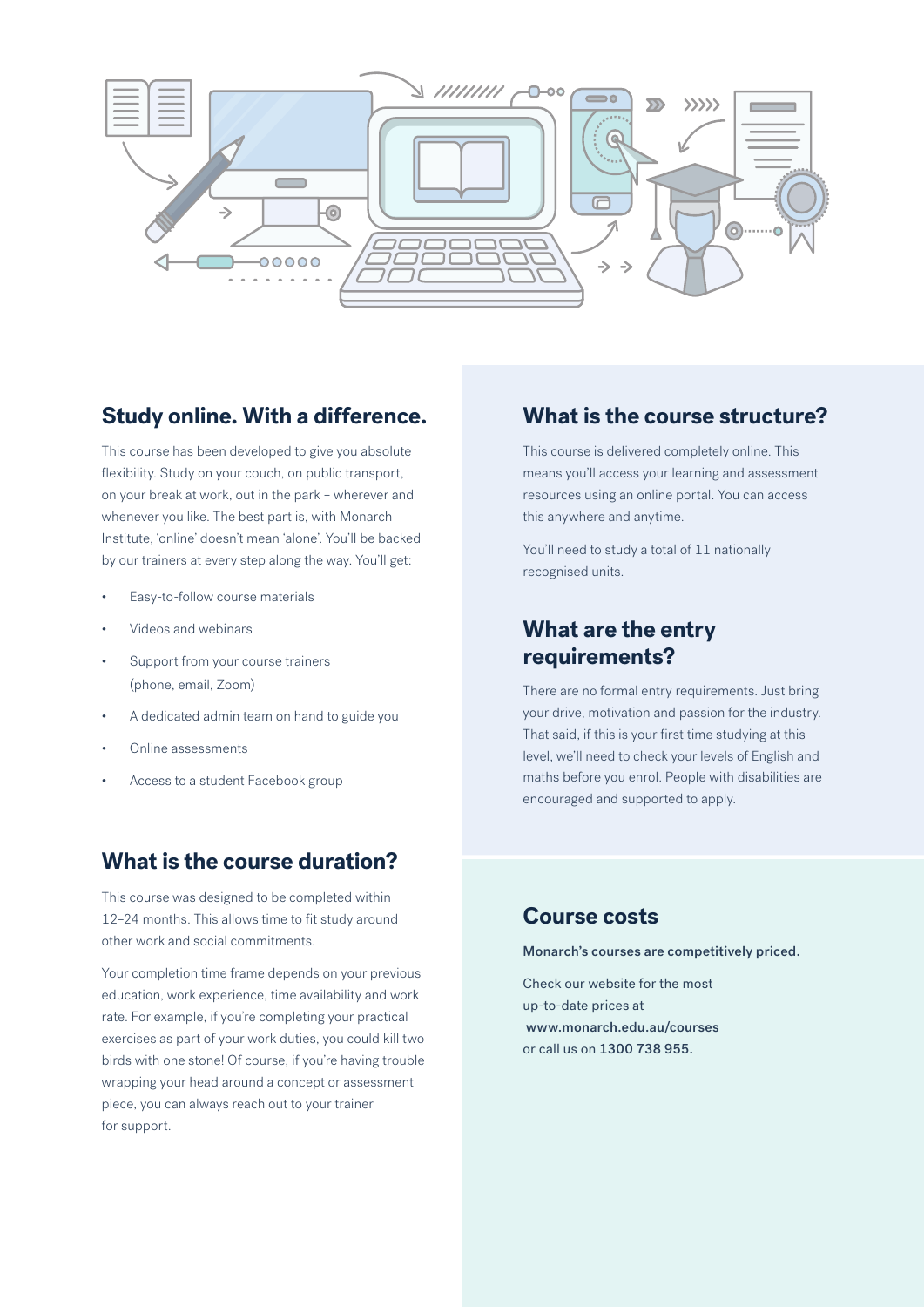## **Course modules**

## **Module 1 /**

#### **Nailing your customer solution**

- BSBMKG541 Identify and evaluate marketing opportunities
- DENVAL001 Validate a product idea
- BSBMKG543 Plan and interpret market research

## **Module 2 /**

### **Creating an innovative environment, with the right team**

- BSBSTR501 Establish innovative work environments
- DENMVP002 Define a minimum viable product
- BSBCRT311 Apply critical thinking skills in a team environment

## **Module 3 /**

### **The nuts and bolts of business**

- BSBESB401 Research and develop business plans
- BSBPEF502 Develop and Use Emotional Intelligence
- BSBPMG430 Undertake project work

## **Module 4 / Getting your idea to market**

- BSBTWK401 Build and maintain business relationships
- DENFUN003 Secure funding to launch and grow a startup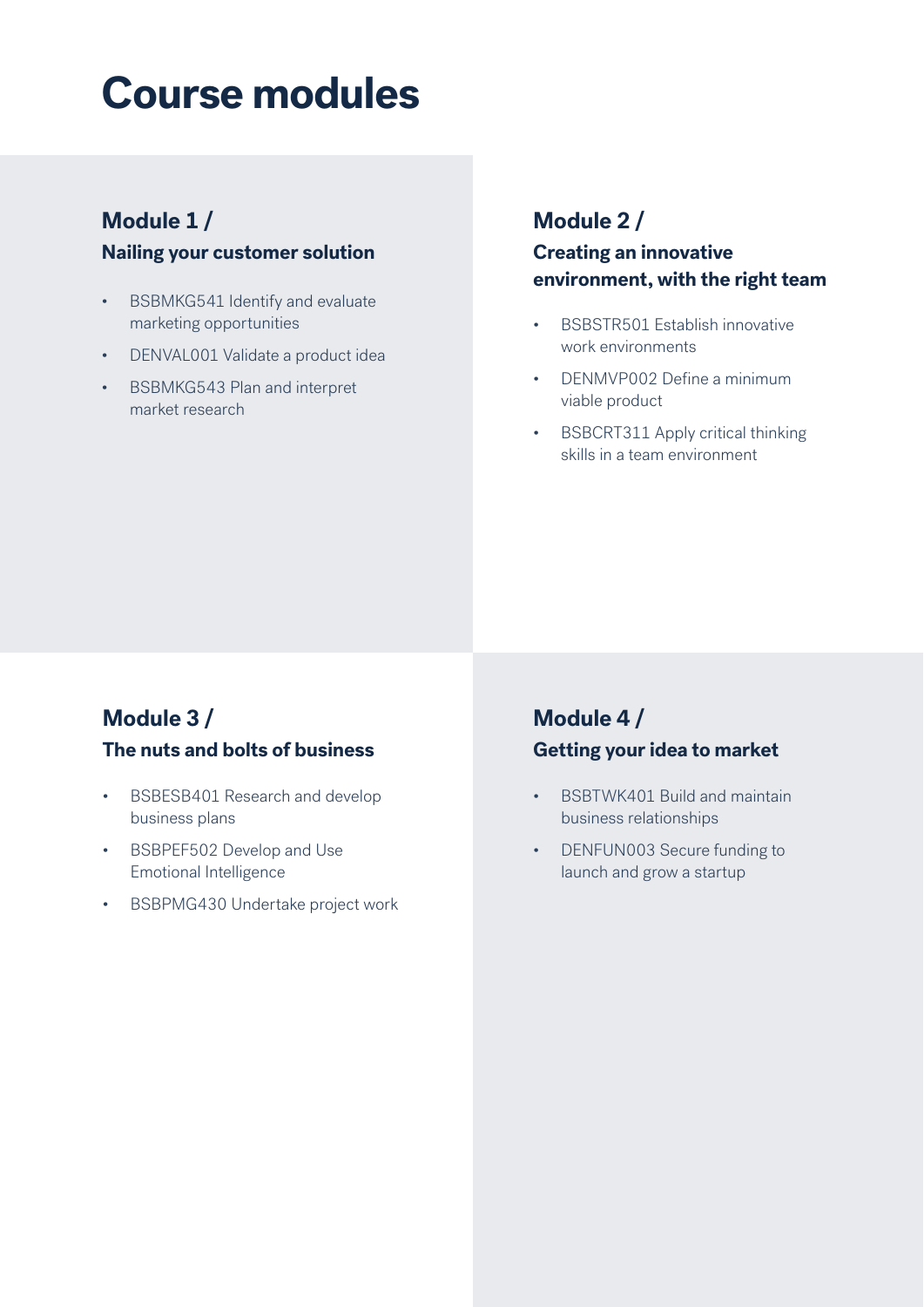## **Jobs and career pathways**

Every entrepreneur's path to success looks a little different. And while 'overnight successes' might seem random, they're anything but. Everyone needs to bridge the gap between technical skill and entrepreneurial capability. That goes for total newbies, and pros with 20+ years' experience in an industry.

That's where Monarch Institute comes in. Our expert trainers (experienced entrepreneurs themselves) will build your confidence, skills and knowledge. The secret sauce you can't get from textbooks or experience alone. No matter your educational or professional background, you'll learn tons you can apply in your entrepreneurship journey right away.

## **Key opportunities include:**

- **Entrepreneur**
- Start-up founder
- Business owner
- Business manager
- Division manager
- Product manager





**Get the skills that you really need.**



**Unrivalled support.**  Delivered with care



**Absolute flexibility.**  Your way, your terms.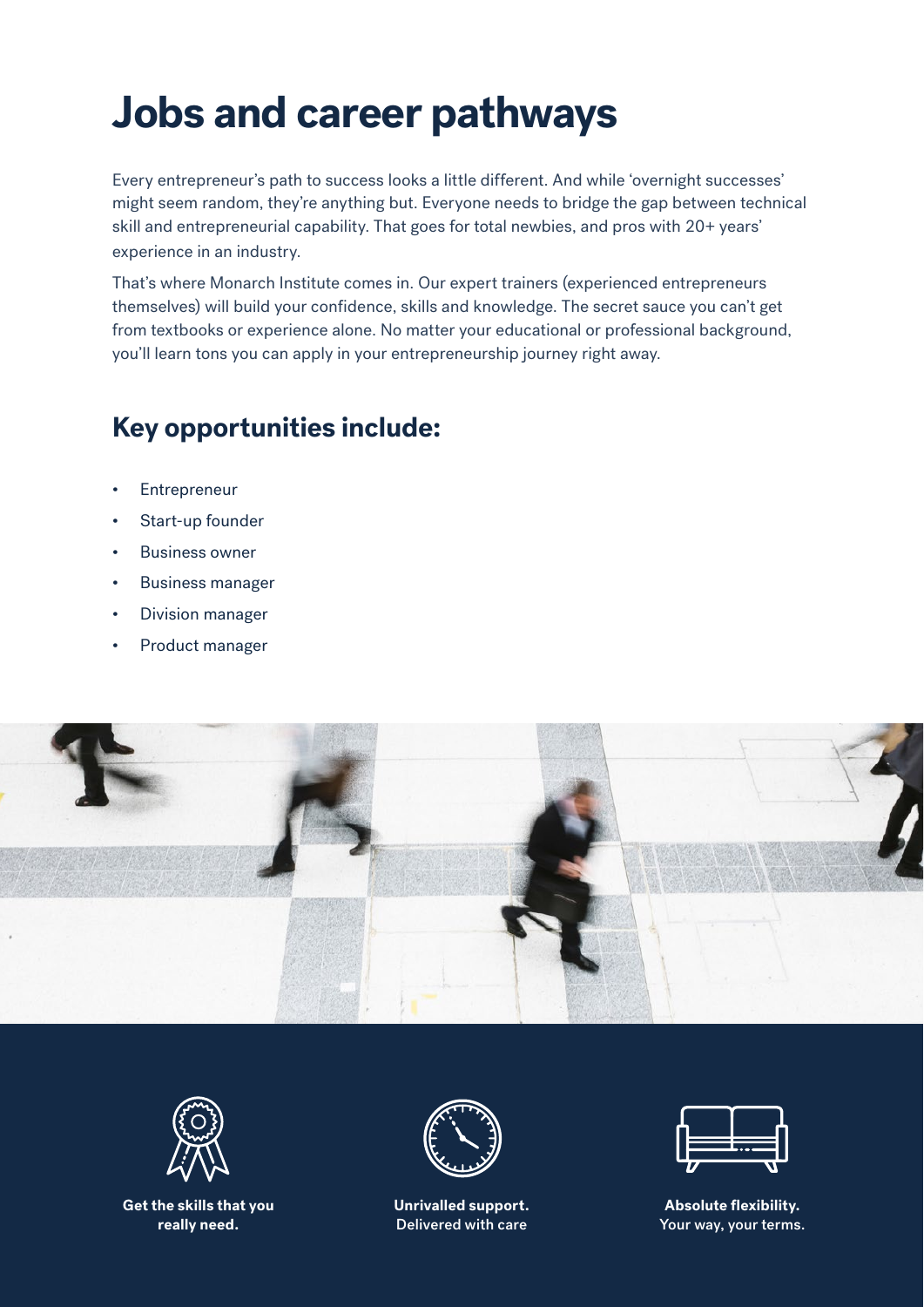## **Entrepreneurship and innovation insights**

Australia has always been a country of people who aren't afraid to have a go. To try something new and do things their own way. Especially when it comes to business. Our designers, inventors, programmers and makers are taking over the start-up world.

In fact, there's a strong chance you're already familiar with a few home-grown heroes. You've probably heard of (or used) Canva, Afterpay, The Iconic, Koala, Linktree, me&yu or MrYum. The number of success stories and 'unicorns' is only ramping up. The thing they've all got in common? They were started by tiny teams, and succeeded on the strength of their genuinely unique solutions. The best time to start your journey to joining them is yesterday. The second best time is now.

## **Industry insights**



Growth rate of small business **15.8% more new businesses**



Size of small business sector **3.8% increase in the number of businesses compared to 2020**



Record-high venture capital investment **\$48.1 billion across 2616 deals**